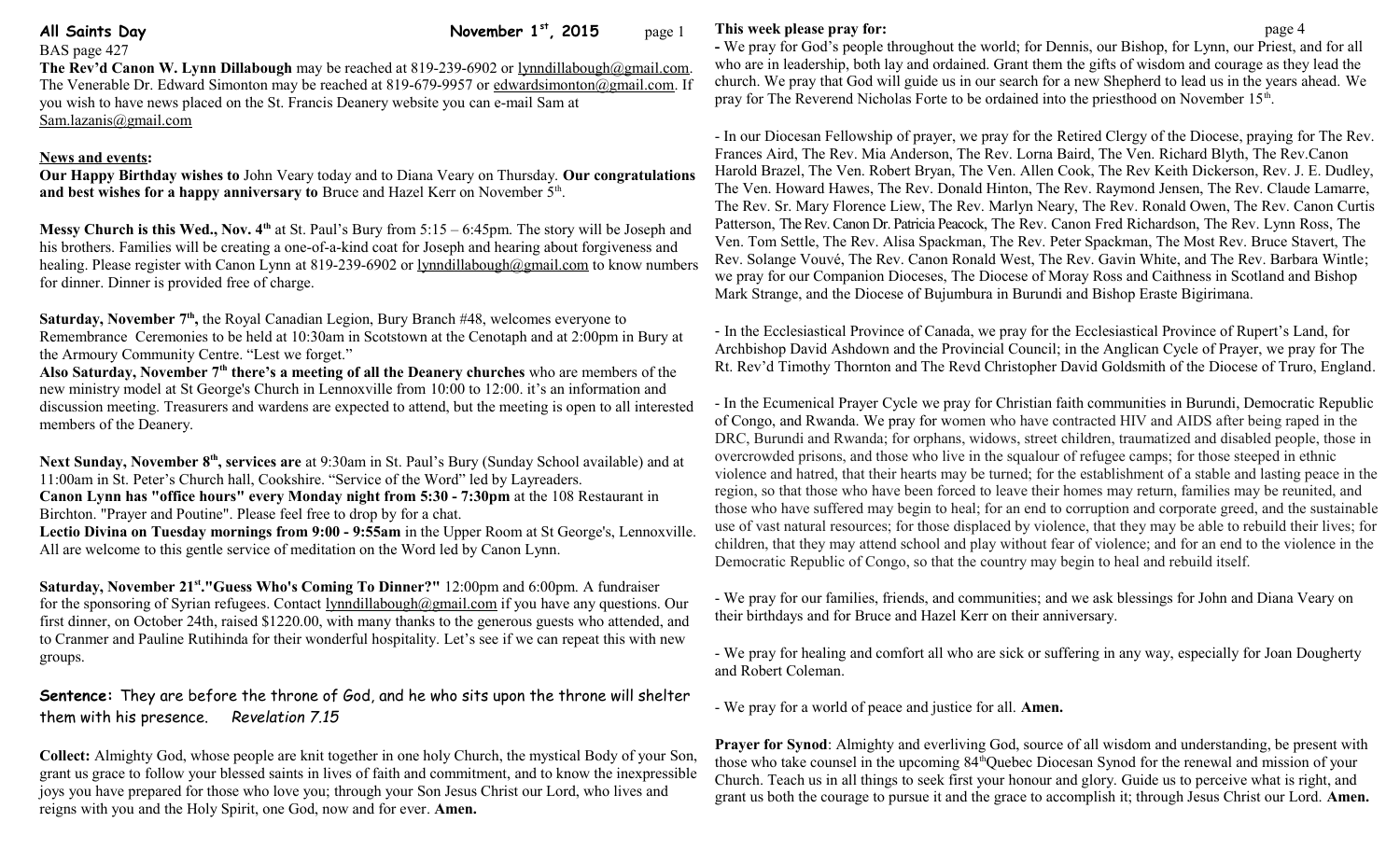**A Reading from the Book of Ruth…**Naomi her mother-in-law said to her, "My daughter, I need to seek some security for you, so that it may be well with you.<sup>2</sup>Now here is our kinsman Boaz, with whose young women you have been working. See, he is winnowing barley tonight at the threshing floor.<sup>3</sup>Now wash and anoint yourself, and put on your best clothes and go down to the threshing floor; but do not make yourself known to the man until he has finished eating and drinking.<sup>4</sup>When he lies down, observe the place where he lies; then, go and uncover his feet and lie down; and he will tell you what to do."<sup>5</sup>She said to her, "All that you tell me I will do." <sup>13</sup>So Boaz took Ruth and she became his wife. When they came together, the Lord made her conceive, and she bore a son.<sup>14</sup>Then the women said to Naomi, "Blessed be the Lord, who has not left you this day without next-of-kin; and may his name be renowned in Israel! <sup>15</sup>He shall be to you a restorer of life and a nourisher of your old age; for your daughter-in-law who loves you, who is more to you than seven sons, has borne him."<sup>16</sup>Then Naomi took the child and laid him in her bosom, and became his nurse.<sup>17</sup>The women of the neighbourhood gave him a name, saying, "A son has been born to Naomi." They named him Obed; he became the father of Jesse, the father of David. *Ruth 3:1-5, 4:13-17*

## **Psalm 127 page 886**

**A Reading from the Letter to the Hebrews…**<sup>24</sup>For Christ did not enter a sanctuary made by human hands, a mere copy of the true one, but he entered into heaven itself, now to appear in the presence of God on our behalf.<sup>25</sup>Nor was it to offer himself again and again, as the high priest enters the Holy Place year after year with blood that is not his own;<sup>26</sup>for then he would have had to suffer again and again since the foundation of the world. But as it is, he has appeared once for all at the end of the age to remove sin by the sacrifice of himself.<sup>27</sup>And just as it is appointed for mortals to die once, and after that the judgment, <sup>28</sup>so Christ, having been offered once to bear the sins of many, will appear a second time, not to deal with sin, but to save those who are eagerly waiting for him. *Hebrews 9:24-28*

**The Holy Gospel of our Lord Jesus Christ according to Mark…**<sup>38</sup>As Jesus taught, he said, "Beware of the scribes, who like to walk around in long robes, and to be greeted with respect in the marketplaces,<sup>39</sup>and to have the best seats in the synagogues and places of honour at banquets!<sup>40</sup>They devour widows' houses and for the sake of appearance say long prayers. They will receive the greater condemnation." <sup>41</sup>He sat down opposite the treasury, and watched the crowd putting money into the treasury. Many rich people put in large sums.<sup>42</sup>A poor widow came and put in two small copper coins, which are worth a penny.<sup>43</sup>Then he called his disciples and said to them, "Truly I tell you, this poor widow has put in more than all those who are contributing to the treasury.<sup>44</sup>For all of them have contributed out of their abundance; but she out of her poverty has put in everything she had, all she had to live on." *Mark 12:38-44* 

**Short reflections**: **(Ruth 3:1-5; 4:13-17)** Naomi's and Ruth's family is on the brink of extinction. Both are widows, both destitute, and Ruth is a Moabite, a non-Israelite, an outsider. Naomi, too old to remarry and have children, sends Ruth to see Boaz, an extended family member, in the hope that Boaz will marry her and take them into his household. He does, and becomes the kinsmen-redeemer, and Ruth becomes King David's great-grandmother. A significant theme in the book of Ruth is that of outsiders being let in. The loving-kindness of Boaz for those whom he could easily have dismissed (Ruth was more closely related to another man in the community who wouldn't take her in) is in keeping with Yahweh's constant refrain throughout the Old Testament on the care for foreigners and the impoverished.

**(Hebrews 9:24-28)**We can't pretend that these ancient ideas about how to cleanse a community of the guilt of their wrongdoings are natural for moderns like us to comprehend, but we must try, if Jesus' sacrifice is going to make any sense to us. Pardon the analogy, but if sin is pollution, then blood is a successful "clean up our streets" initiative. If sin makes us dirty, blood makes us clean. But whose blood, and what kind? That from a pure victim, offered to God by a priest. Like the high priests of old, Jesus appears before God in the most holy place, presenting not the blood of an animal, but *his own blood,* that which was spilt on the strangest of altars, the altar of a Roman cross. Paradoxically, He is at once priest *and* sacrificial victim, making a "perfect offering and sacrifice unto God." Jesus' blood is re-presented to us when we receive the Eucharist, our principal act of worship where we proclaim our Lord's death until he comes again. This is not easy to grasp, in fact, it is "foolishness to those who are perishing," but it is inestimably worthy of your meditation and devotion. Christian, behold the Lamb of God. Behold him who takes away the sins of the world.

**(Mark 12:38-44)** Aquinas' *Catena Aurea* quotes Bede as saying that the allegorical meaning of the passage is that the "the poor widow is the simplicity of the Church: poor indeed, because she has cast away the spirit of pride and of the desires of worldly things; and a widow, because Jesus her husband has suffered death for her. She casts two mites into the treasury, because she brings the love of God and of her neighbour, or the gifts of faith and prayer; which are looked upon as mites in their own insignificance, but measured by the merit of a devout intention…she understands that even her very living is not of her own worthiness, but of Divine grace." More obviously, the literal sense contrasts the religious elite, who are corrupt and hypocritical and donate their money for the spectacle, with the humility of the widow who gave nearly nothing, and yet everything.

**Chuckles: Two Pastors' wives were visiting** while sewing their husbands pants. One wife said, "My husband is just beside himself, he does not know what to do anymore and he is so tired and depressed he said he is ready to just give up and resign."

The other wife said, "I am sorry to hear that because my husband has never been happier. Our membership is growing and we are out of our financial burden, we have such a large and loving congregation. Life could not be any better than it is right now."

One woman was mending the seat of her husband's pants, while the other one was mending the knees.

**A college student was in a philosophy class,** where there was a class discussion about whether or not God exists. The professor used the following logic:

"Has anyone in this class heard God?" Nobody spoke.

"Has anyone in this class touched God?" Again, nobody spoke.

"Has anyone in this class seen God?" When nobody spoke for the third time, he simply stated, "Then there is no God."

One student did not like the sound of this at all, and asked for permission to speak. The professor granted it, and the student stood up and asked the following questions of his classmates:

"Has anyone in this class heard our professor's brain?" Silence.

"Has anyone in this class touched our professor's brain?" Absolute silence.

"Has anyone in this class seen our professor's brain?" When nobody in the class dared to speak, the student concluded, "Then, according to our professor's logic, it must be true that our professor has no brain!" The student received an "A" in the class.